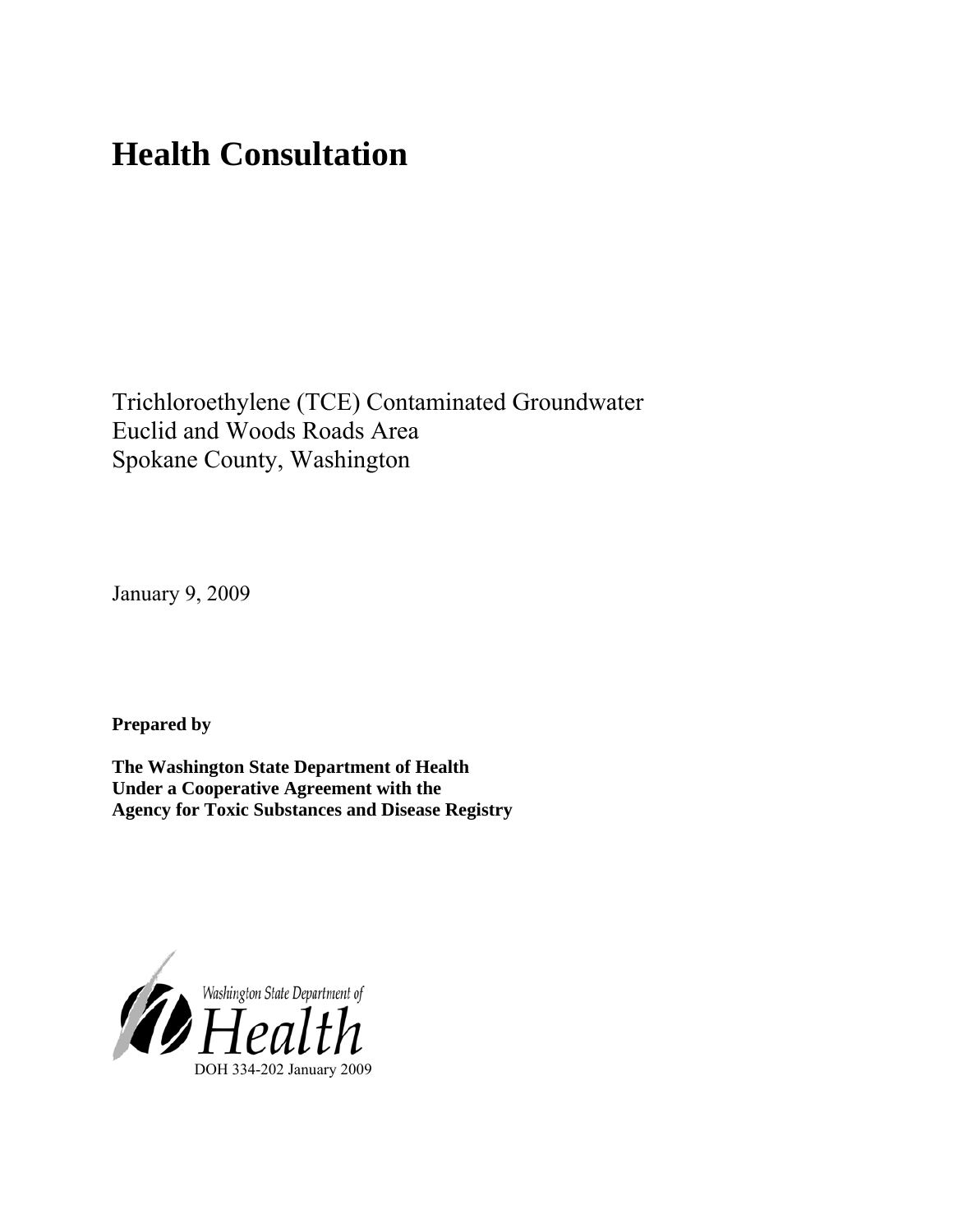# **Foreword**

The Washington State Department of Health (DOH) has prepared this health consultation in cooperation with the Agency for Toxic Substances and Disease Registry (ATSDR). ATSDR is part of the U.S. Department of Health and Human Services and is the principal federal public health agency responsible for health issues related to hazardous waste. This health consultation was prepared in accordance with methodologies and guidelines developed by ATSDR.

The purpose of this health consultation is to identify and prevent harmful human health effects resulting from exposure to hazardous substances in the environment. Health consultations focus on specific health issues so that DOH can respond to requests from concerned residents or agencies for health information on hazardous substances. DOH evaluates sampling data collected from a hazardous waste site, determines whether exposures have occurred or could occur, reports any potential harmful effects, and recommends actions to protect public health. The findings in this report are relevant to conditions at the site during the time of this health consultation, and should not necessarily be relied upon if site conditions or land use changes in the future.

For additional information or questions regarding DOH or the contents of this health consultation, please call the health advisor who prepared this document:

Barbara Trejo Washington State Department of Health Office of Environmental Health Assessments P.O. Box 47846 Olympia, WA 98504-7846 (360) 236-3373 FAX (360) 236-2251 1-877-485-7316 Website: <http://www.doh.wa.gov/consults>

For people with disabilities, this document is available on request in other formats. To submit a request, please call 1-800-525-0127 (TTY/TDD call 711).

For more information about ATSDR, contact the ATSDR Information Center at 1-888- 422-8737 or visit the agency's Web site: www.atsdr.cdc.gov/.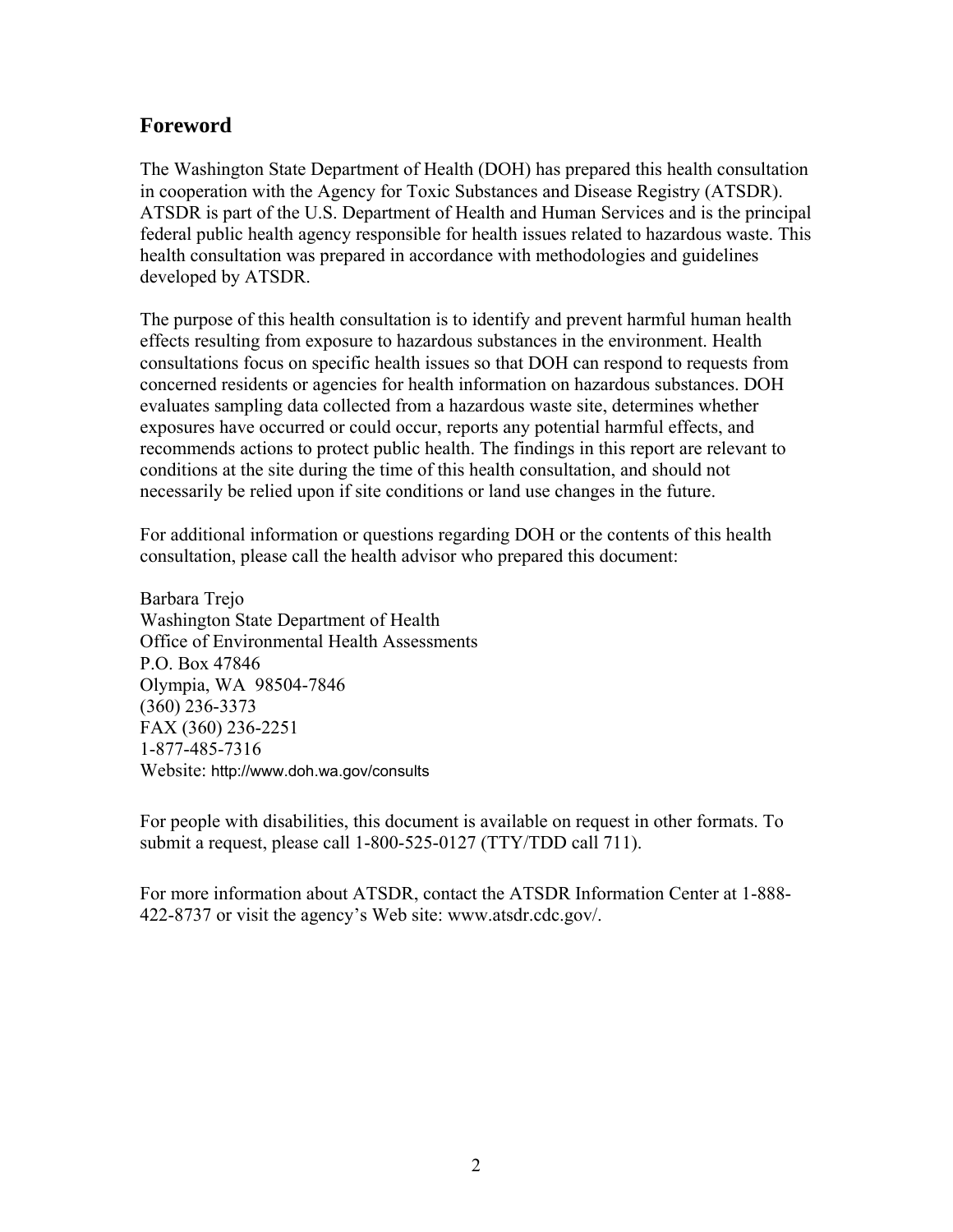# **Glossary**

| Acute                                                                               | Occurring over a short time [compare with chronic].                                                                                                                                                                                                                                              |
|-------------------------------------------------------------------------------------|--------------------------------------------------------------------------------------------------------------------------------------------------------------------------------------------------------------------------------------------------------------------------------------------------|
| <b>Agency for Toxic</b><br><b>Substances and Disease</b><br><b>Registry (ATSDR)</b> | The principal federal public health agency involved with hazardous waste<br>issues, responsible for preventing or reducing the harmful effects of<br>exposure to hazardous substances on human health and quality of life.<br>ATSDR is part of the U.S. Department of Health and Human Services. |
| <b>Aquifer</b>                                                                      | An underground formation composed of materials such as sand, soil, or<br>gravel that can store and/or supply groundwater to wells and springs.                                                                                                                                                   |
| Carcinogen                                                                          | Any substance that causes cancer.                                                                                                                                                                                                                                                                |
| <b>Chronic</b>                                                                      | Occurring over a long time (more than 1 year) [compare with <b>acute</b> ].                                                                                                                                                                                                                      |
| Contaminant                                                                         | A substance that is either present in an environment where it does not<br>belong or is present at levels that might cause harmful (adverse) health<br>effects.                                                                                                                                   |
| <b>Dermal Contact</b>                                                               | Contact with (touching) the skin (see route of exposure).                                                                                                                                                                                                                                        |
| <b>Environmental Protection</b><br><b>Agency (EPA)</b>                              | United States Environmental Protection Agency.                                                                                                                                                                                                                                                   |
| <b>Exposure</b>                                                                     | Contact with a substance by swallowing, breathing, or touching the skin or<br>eyes. Exposure may be short-term [acute exposure], of intermediate<br>duration, or long-term [chronic exposure].                                                                                                   |
| Groundwater                                                                         | Water beneath the earth's surface in the spaces between soil particles and<br>between rock surfaces [compare with surface water].                                                                                                                                                                |
| <b>Hazardous substance</b>                                                          | Any material that poses a threat to public health and/or the environment.<br>Typical hazardous substances are materials that are toxic, corrosive,<br>ignitable, explosive, or chemically reactive.                                                                                              |
| Indeterminate public<br>health hazard                                               | The category used in ATSDR's public health assessment documents when<br>a professional judgment about the level of health hazard cannot be made<br>because information critical to such a decision is lacking.                                                                                   |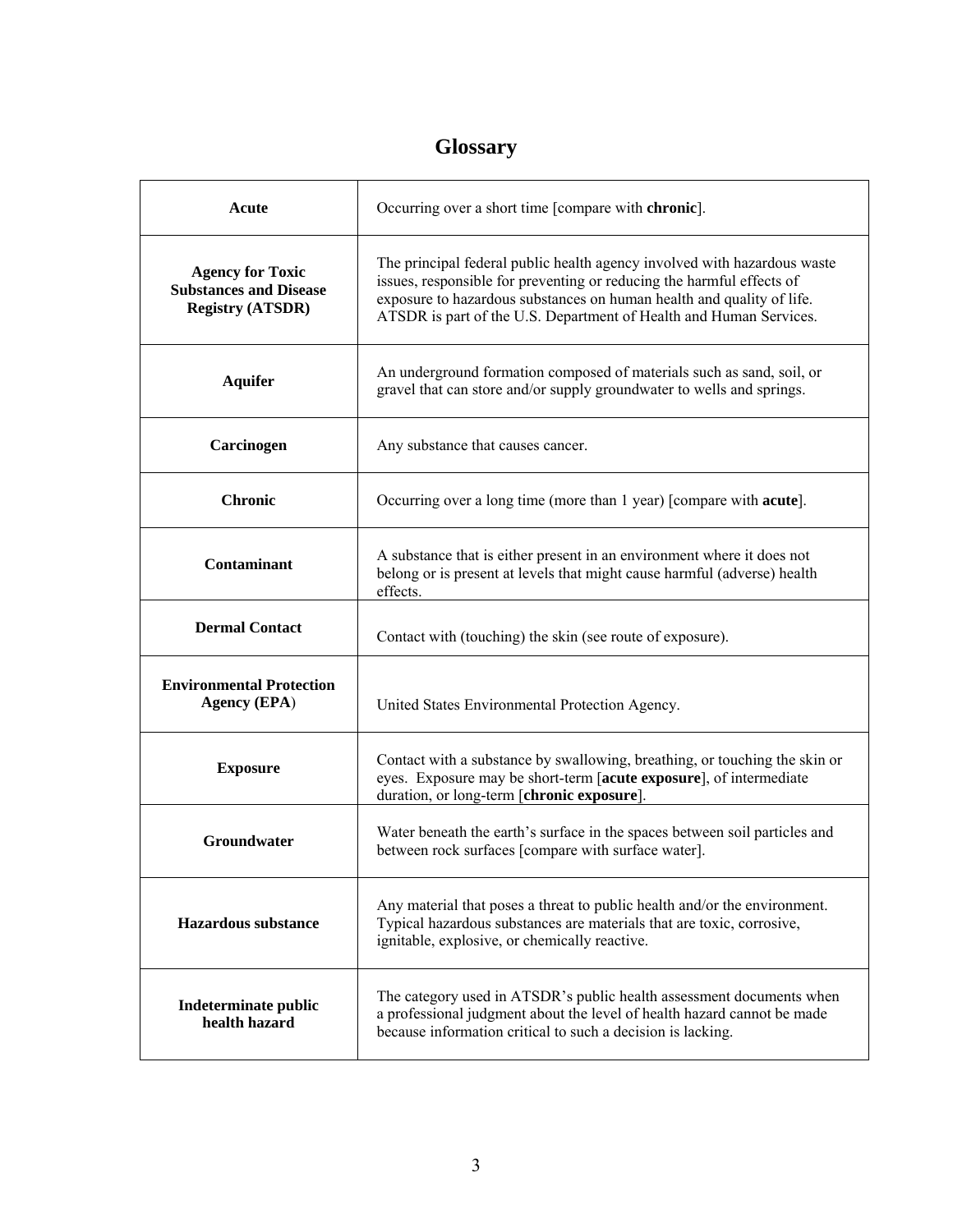| <b>Ingestion</b>                          | The act of swallowing something through eating, drinking, or mouthing<br>objects. A hazardous substance can enter the body this way [see route of<br>exposure].                                                                                                                                         |
|-------------------------------------------|---------------------------------------------------------------------------------------------------------------------------------------------------------------------------------------------------------------------------------------------------------------------------------------------------------|
| <b>Inhalation</b>                         | The act of breathing. A hazardous substance can enter the body this way<br>[see route of exposure].                                                                                                                                                                                                     |
| <b>Maximum Contaminant</b><br>Level (MCL) | A drinking water regulation established by the federal Safe Drinking Water<br>Act. It is the maximum permissible concentration of a contaminant in water<br>that is delivered to the free flowing outlet of the ultimate user of a public<br>water system. MCLs are enforceable standards.              |
| Media                                     | Soil, water, air, plants, animals, or any other part of the environment that<br>can contain contaminants.                                                                                                                                                                                               |
| <b>Monitoring wells</b>                   | Special wells drilled at locations on or off a hazardous waste site so water<br>can be sampled at selected depths and studied to determine the movement<br>of groundwater and the amount, distribution, and type of contaminant.                                                                        |
| No apparent public health<br>hazard       | A category used in ATSDR's public health assessments for sites where<br>human exposure to contaminated media might be occurring, might have<br>occurred in the past, or might occur in the future, but where the exposure is<br>not expected to cause any harmful health effects.                       |
| No public health hazard                   | A category used in ATSDR's public health assessment documents for sites<br>where people have never and will never come into contact with harmful<br>amounts of site-related substances.                                                                                                                 |
| Plume                                     | A volume of a substance that moves from its source to places farther away<br>from the source. Plumes can be described by the volume of air or water<br>they occupy and the direction they move. For example, a plume can be a<br>column of smoke from a chimney or a substance moving with groundwater. |
| Route of exposure                         | The way people come into contact with a hazardous substance. Three<br>routes of exposure are breathing [inhalation], eating or drinking [ingestion],<br>or contact with the skin [dermal contact].                                                                                                      |
| <b>Surface Water</b>                      | Water on the surface of the earth, such as in lakes, rivers, streams, ponds,<br>and springs [compare with groundwater].                                                                                                                                                                                 |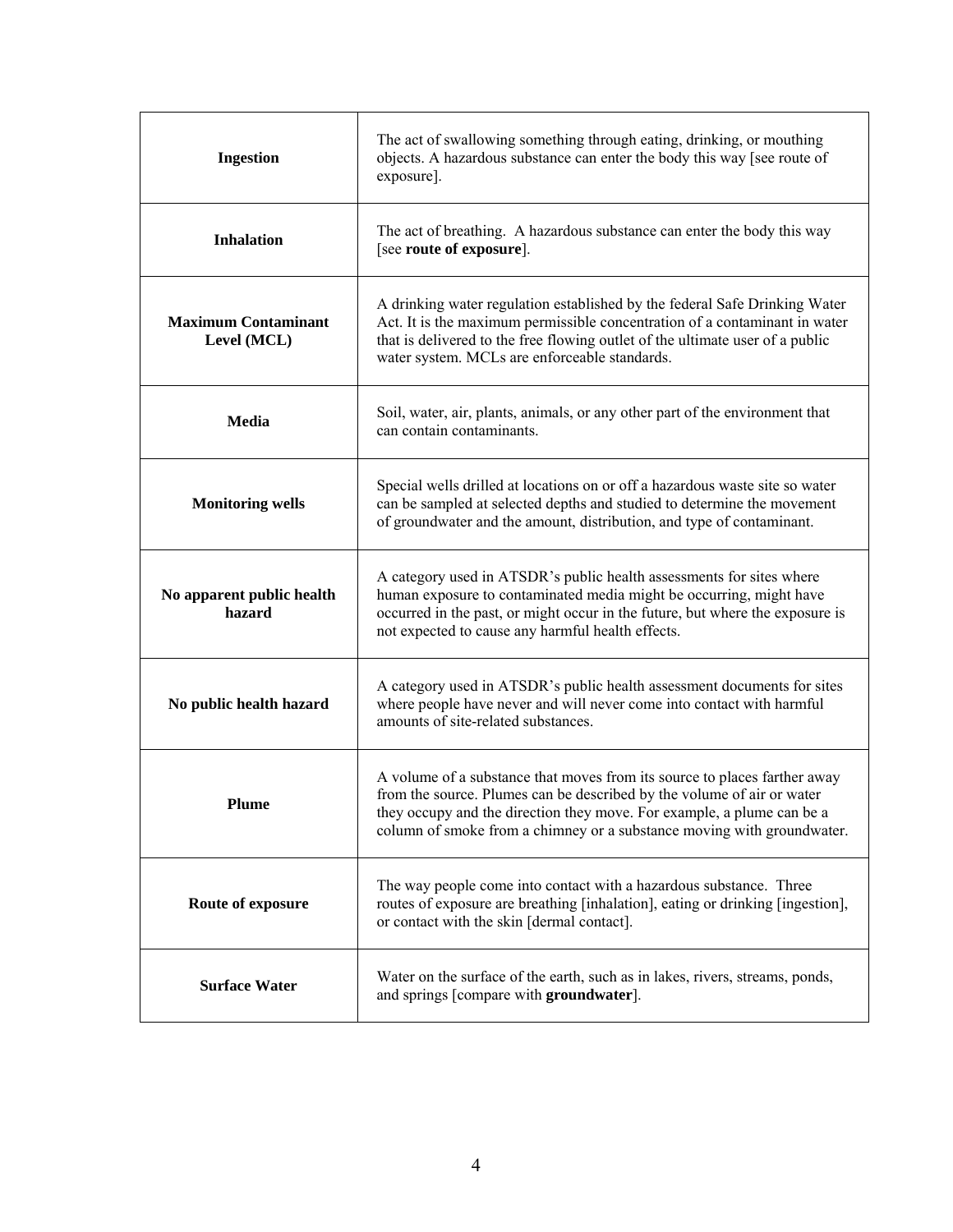## **Summary and Statement of Issues**

The Washington State Department of Health (DOH) initiated this health consultation in August 2005 at the request of the Spokane Regional Health District (SRHD). In late 2004 and mid-2005, the U.S. Environmental Protection Agency (EPA) discovered trichloroethylene (TCE) above the federal drinking water standard in three private drinking water wells located east of the intersection of Euclid and Woods Roads in the Deep Creek area, west of Spokane, Washington. When notified about these findings in August 2005, DOH developed recommendations that would help reduce the resident's exposure to the TCE until EPA designed and installed water treatment systems.

EPA has taken a number of measures to test and reduce exposures since the TCE was first discovered. EPA:

- Installed water treatment systems at the properties served by the three wells where TCE levels exceed the drinking water standard to eliminate the residents' exposure to the TCE in tap water.
- Conducted additional private well testing.
- Installed eight shallow groundwater monitoring wells to investigate the possible source and extent of the TCE-contaminated groundwater.

In addition to those measures, EPA also expanded the testing in April 2006 to include perchlorate and n-nitrosodimethylamine (NDMA), two chemicals that can be associated with rocket and missile fuels. Perchlorate and NDMA were found at low levels at some locations in the TCE plume area. The source(s) of the TCE, perchlorate, and NMDA contamination are unknown.

DOH assessed potential health risks associated with the TCE, perchlorate, and NDMA found in the monitoring and private wells as the data became available from EPA from August 2005 through 2008. DOH's assessments of the results were provided to the community via EPA fact sheets and letters.

A number of community concerns about the health effects associated with the three chemicals were addressed by health professionals from DOH, SRHD, and physicians from the University of Washington Pediatric Environmental Health Specialty Unit (PEHSU). DOH, SRHD, and PEHSU staff also held an availability session in August 2006 to give Deep Creek community members an opportunity to further discuss their health concerns. DOH and SRHD also attended two EPA public meetings in June and September 2006 to address community health concerns.

This health consultation summarizes DOH's evaluation of the potential public health hazard posed only by the TCE found in wells in the vicinity of the intersection of Euclid and Woods Roads. A separate health consultation report will be prepared to address the perchlorate and NDMA found in drinking water wells in this area as well as across the broader Deep Creek area. This approach was selected in consultation with EPA and SRHD because the area where TCE has been found in groundwater is significantly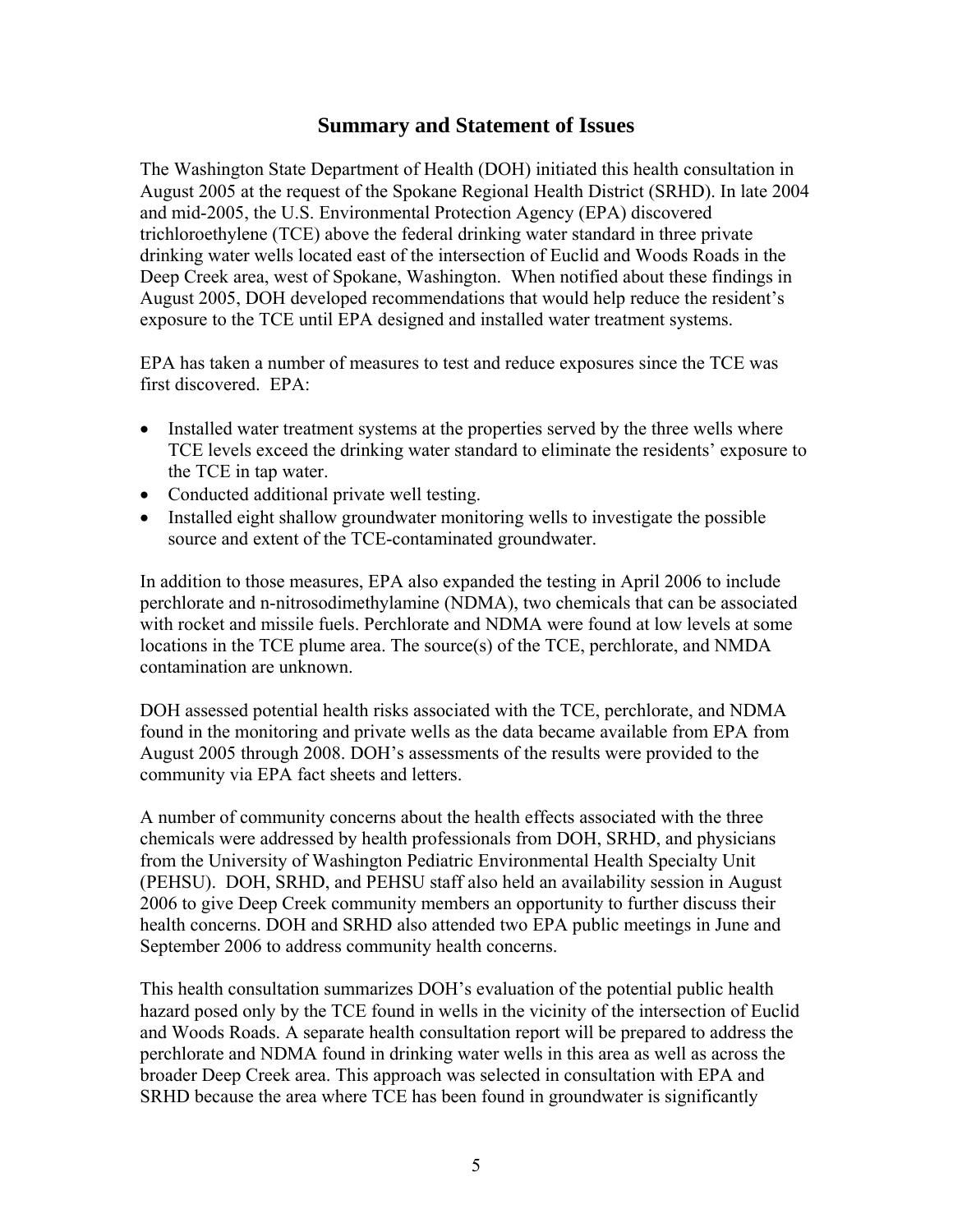smaller than the area affected by perchlorate and NDMA thereby posing a health threat to only a small portion of the community. DOH prepares health consultation reports under a cooperative agreement with the Agency for Toxic Substances and Disease Registry (ATSDR).

# **Background**

TCE contaminated groundwater was first discovered by EPA east of the intersection of Euclid and Woods Roads in January 2005 during a preliminary assessment (PA) and site inspection (SI) for the former Fairchild Nike Battery 87 site. The Fairchild Nike Battery 87 site, which consists of a control, launcher, and housing area, is a former Nike missile base. The control and launcher areas are located approximately four miles apart, northwest and southeast of the Euclid and Woods Roads intersection, respectively, and northwest of Fairchild Air Force Base (Figure1). Vehicle maintenance, corrosion control of missiles, and battery maintenance are reported to be the typical operations associated with the Nike facilities. Information about the operations, including waste handling, at the former Nike Battery 87 site is limited.

The private drinking water well where the TCE was first discovered is located approximately two miles southeast of the former control area, in a rural residential and agricultural area. The well was installed by the military in the late 1950s and continues to supply water to the former control area, which has been used periodically as residential property. At the time of the EPA PA/SI sampling, the control area was not occupied.(1)

TCE is a chlorinated solvent widely used as a degreasing agent. It is also found in consumer products including paint removers and adhesives. TCE is a common environmental contaminant found in groundwater. It has also been found in surface water, soil, and air. If released into shallow groundwater, TCE can evaporate, move through the soil, and enter overlying buildings where it can affect indoor air quality. Tap water containing TCE can also affect indoor air quality because the TCE evaporates from the water during showers and other water use.

#### *Resource and Land Use*

EPA reports that approximately 324 domestic drinking water wells are located within a four mile radius of the control area and 750 domestic drinking water wells are located within 4 miles of the launcher area. EPA also reports that no municipal drinking water wells are located within these areas. However, the Fairchild Nike Battery 87 site is located within one mile of the Spokane Valley Rathdrum Prairie Aquifer, a sole source aquifer, and within a designated wellhead protection area.(2) Land use in the vicinity is predominantly rural residential and agricultural.(3)

#### *Geology/Hydrogeology*

The Euclid and Woods Roads area lies within the Columbia River basin. Bedrock, consisting of basalt, generally lies within 1 to 4 feet of the ground surface. However,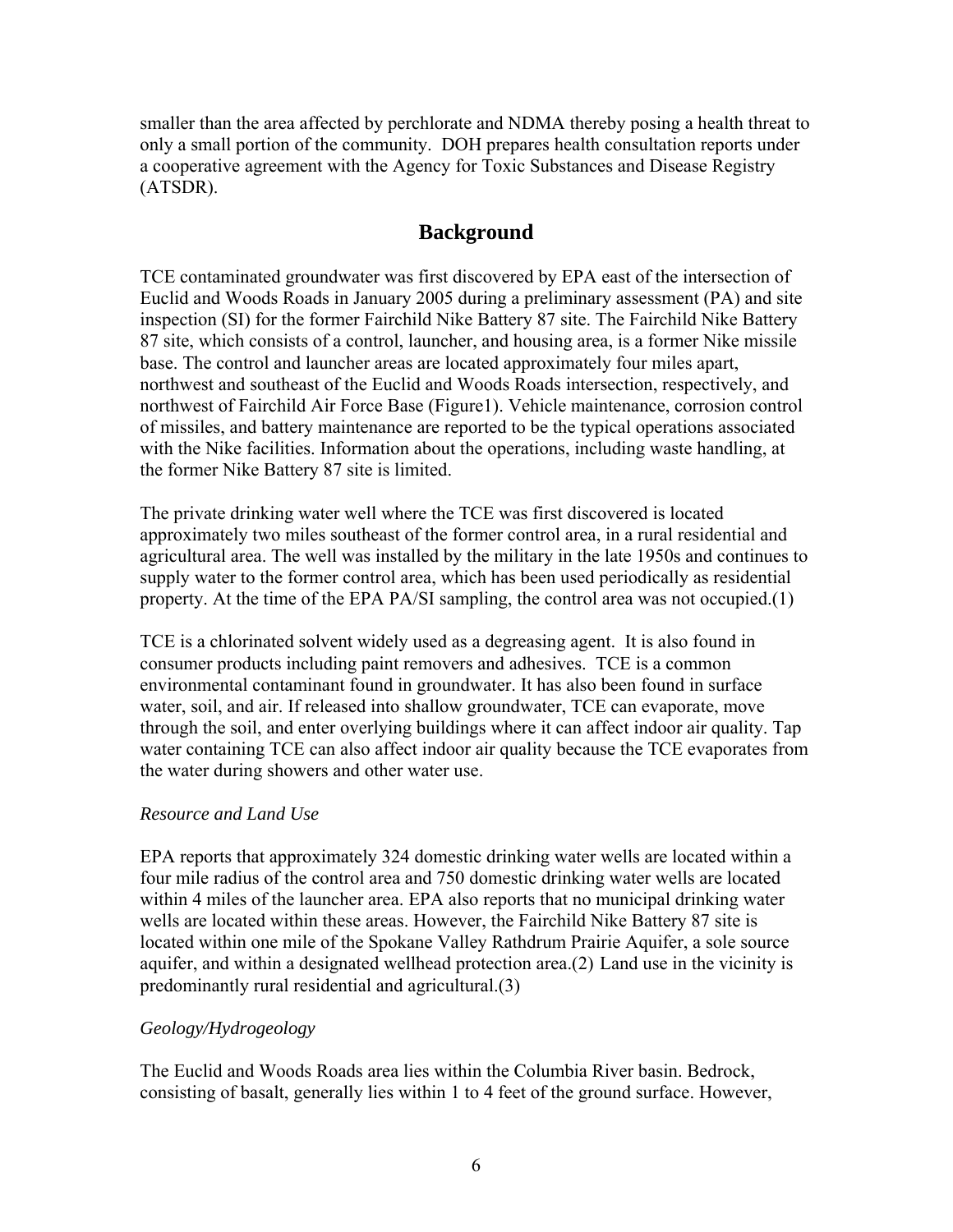there are some areas where sand, gravel, or clay extends to 20 feet below ground surface (bgs). Occasional clay layers exist within the basalt. Available well logs indicate that the basalt varies from medium hard to hard with a significant portion of the basalt described as fractured to highly fractured. Groundwater flow in basalt occurs through interconnected fractures. Groundwater flow direction in the fractured basalt is uncertain. However, some groundwater is moving toward Deep Creek where it discharges as springs.(4)

#### *Groundwater Investigations and Private Well Testing*

From 2005 through 2007, EPA conducted two groundwater investigations to determine the possible source(s) and extent of the TCE contamination in the shallow aquifer. They also conducted private well sampling at a number of locations to determine whether TCE might pose a health risk for the Euclid Road community. EPA's work and results are summarized below.

All of the water samples collected by EPA for TCE and NDMA analysis during the investigation and private well testing were analyzed using gas chromatography/mass spectrometry (GC/MS). Perchlorate was analyzed using IC/MS/MS (ion chromatography/mass spectrometry/mass spectrometry). Except for some of the early NDMA results in 2006, the results are acceptable for making a health determination. Some of the initial NDMA results were obtained by EPA using a non-standard analytical method, which resulted in some uncertainty about the NDMA results. However, EPA switched its analytical laboratory when it discovered this and subsequently a standard analytical method was used.

#### *2005*

TCE contaminated groundwater was first discovered by EPA east of the intersection of Euclid and Wood Roads in January 2005 when it received the results from a sample collected at the former military well in October 2004. When the sampling results from that well became available in January 2005, EPA discovered that it contained 130 micrograms per liter (ug/l) TCE, which exceeds the federal TCE drinking water standard of 5 ug/l.(5). The federal drinking water standards, also known as maximum contaminant levels (MCLs), are legally enforceable standards that apply to public water systems.(6)

In February 2005, EPA re-tested the former military well for volatile organic compounds (VOCs). TCE was the only VOC detected at the well, and the concentration (130 ug/l) remained unchanged from the October 2004 testing. An agricultural well located north of that well and a drinking water well located to the southeast was also tested by EPA in February 2005. The agricultural well, which was used for irrigation, contained 0.87 ug/l of TCE; no detectable level of TCE was found at the drinking water well.(3) The former military well was the shallowest of the three tested wells (182 feet deep) while the irrigation well was the deepest (400 feet deep) (Table 1). EPA reports, however, that the irrigation well caved to 100 feet and the pump is set at 99 feet.(3)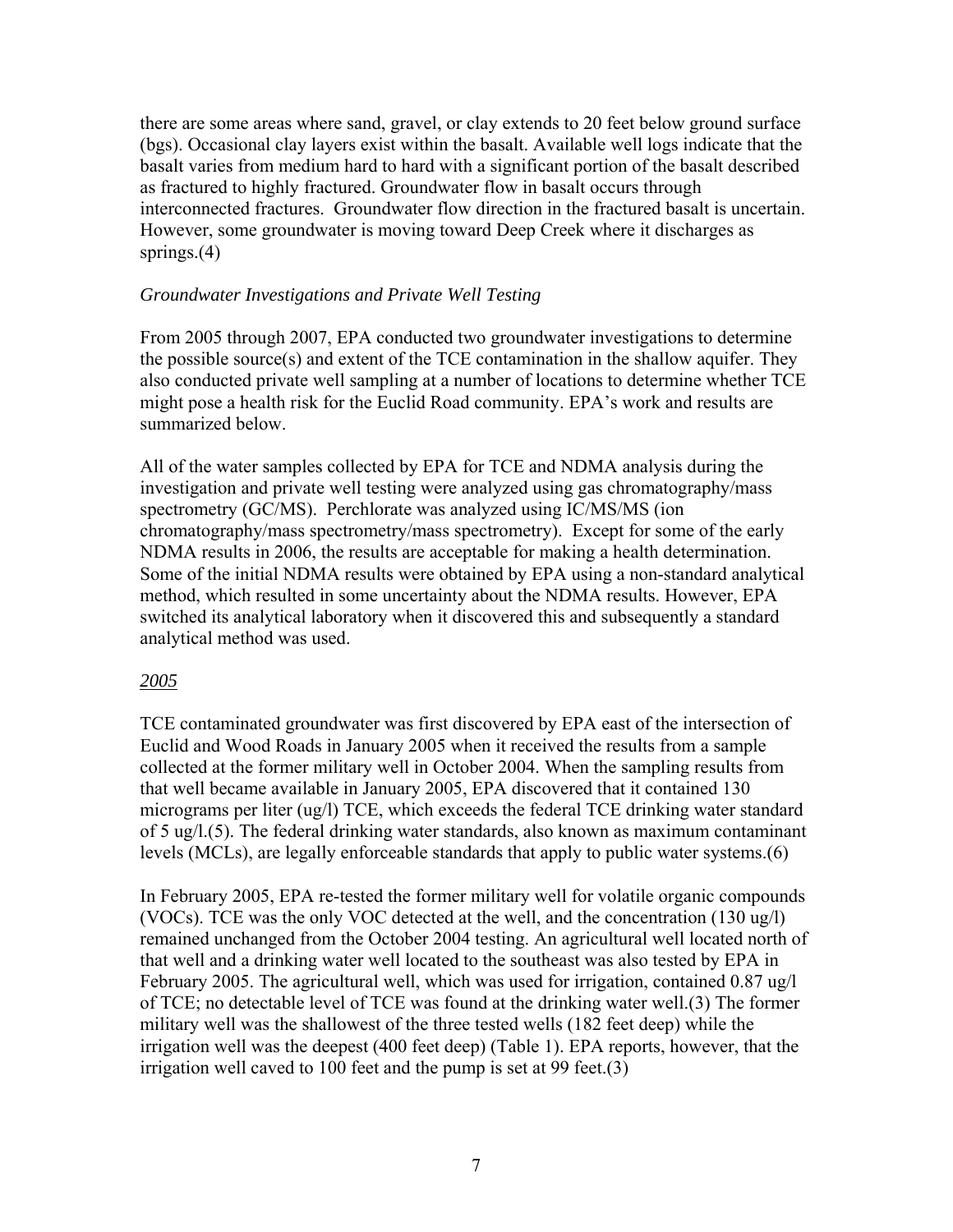Although only the former military well contained TCE above the drinking water standard, EPA conducted additional groundwater testing at private wells in the vicinity of that well in June 2005 to determine if any other wells in the area might contain TCE. Water samples were collected from faucets near the well heads at ten locations and tested for VOCs including TCE. A water sample was also collected from the water tank at the control area.(3)

Except for one well that contained a very low level of methyl tertiary butyl ether (MTBE), which is a gasoline additive, the only VOC detected during the June 2005 groundwater sampling was TCE. TCE was detected in three of the ten tested wells - one domestic well, one irrigation well, and one livestock well. Only the domestic well, which is located about 700 feet southwest of the former military well, contained TCE (47 ug/l) above the 5 ug/l TCE MCL. The water tank at the control tower property, which is used for domestic purposes when occupied, also contained TCE but the level was less than the MCL.

In August 2005, EPA collected a sample from the kitchen and bathroom taps at the home that was supplied by the well where 47 ug/l TCE was found in June 2005. Two samples were collected at the kitchen tap; one sample was collected at the bathroom tap. TCE levels at the kitchen tap were 26.0 ug/l and 26.6 ug/l TCE, respectively, which is above the TCE MCL. The bathroom tap sample also contained TCE above the MCL at 25.2 ug/l. EPA also sampled a nearby domestic well in August 2005 that had not been previously sampled. Water samples were also collected from the kitchen and bathroom taps serviced by this well. TCE was detected at this other well at 53.9 ug/l. The kitchen and bathroom also contained TCE at 59.5 ug/l and 56.5 ug/l, respectively.

When EPA became aware of this situation, they contacted SRHD, who in consultation with DOH, recommended to EPA that the well owners obtain bottled water and open windows to reduce inhalation exposures during showering and other water uses (e.g. dish washing) until a treatment system could be installed to reduce or eliminate the TCE at the taps. This recommendation was made because most of the exposure associated with TCE in drinking water is through the ingestion and inhalation.

EPA installed water treatment systems in 2005 at two homes where groundwater was being used as a potable water source and reported that TCE levels in the treated water dropped below the drinking water standard. The third property was unoccupied and EPA was unable to install the third treatment system because the property owner would not allow the installation. However, the property owner reconsidered EPA's offer and a treatment system was installed at the third property in 2006.

EPA also sampled another 13 private wells and two springs in August 2005 that had not previously been sampled. No VOCs, including TCE, were detected in these other private wells. TCE, however, was detected in one of the spring samples at 12.9 ug/l.

EPA installed four monitoring wells along Euclid Road in November 2005 to determine the TCE concentrations in the uppermost water bearing zone, shallow groundwater flow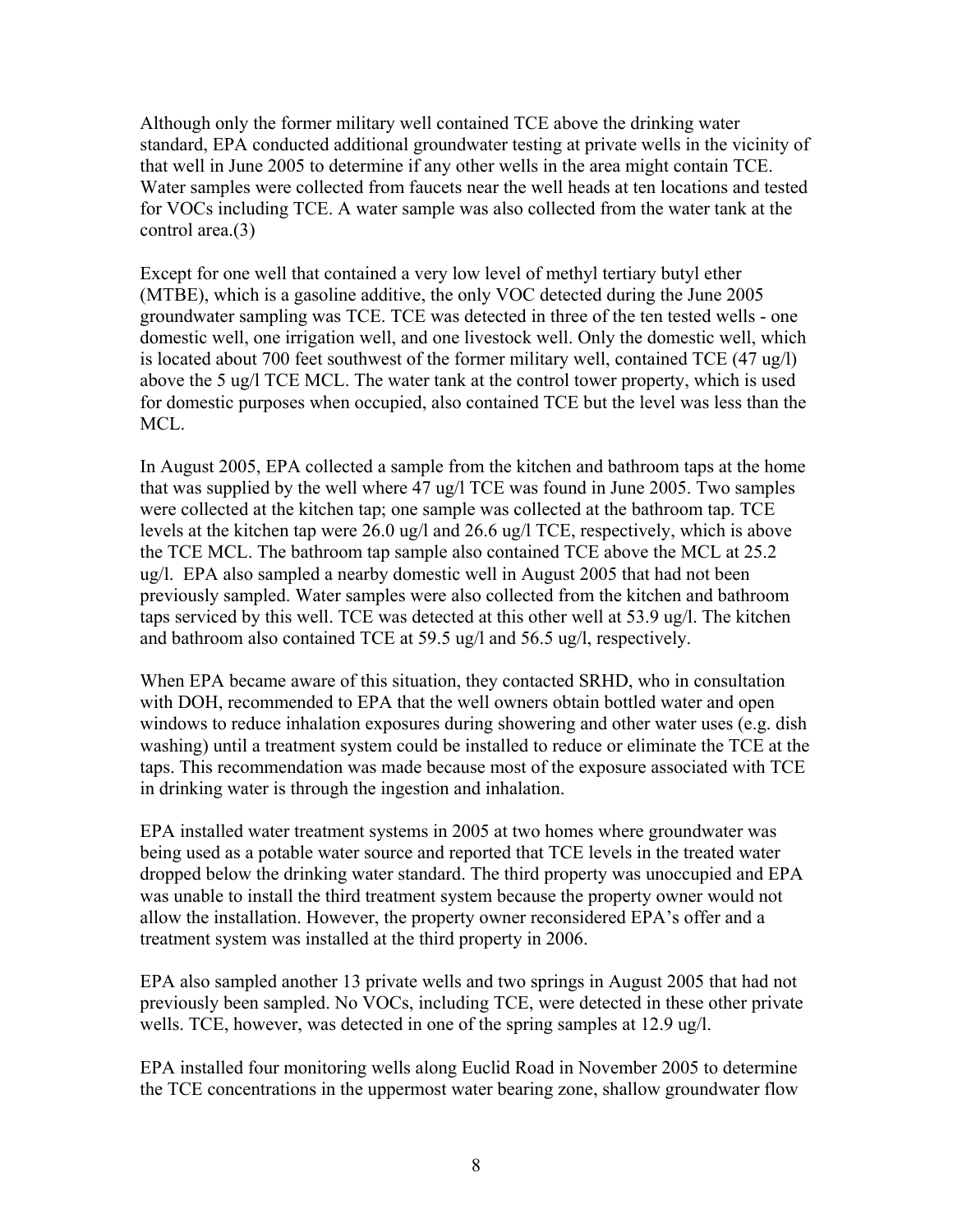direction, and identify a possible source of the TCE. TCE levels in the monitoring wells ranged from 3.9 to 140 ug/l.

#### *2006*

In March and April 2006, EPA expanded the domestic wells testing and analyzed water samples for perchlorate and NDMA, which are chemicals associated with rocket fuels, to help them determine whether the TCE detected in the wells might be associated with the Nike Battery 87 site. Additional TCE testing was also done by EPA in September and December 2006.

The four shallow monitoring wells were tested for TCE in March 2006 with levels ranging from 0.87 to 210 ug/l TCE. TCE testing was also done in April 2006 at six private wells that EPA determined were the most potentially vulnerable private wells. Only two of the six private wells were found to contain detectable levels of TCE. One well contained 120 ug/l; the second well contained an estimated level of 0.24 ug/l.(7)

Some additional TCE testing in June 2006 indicated that the four shallow monitoring wells still contained elevated levels of TCE ranging from 4.3 to 210 ug/l. Water collected at an outside spigot at a nearby home contained 19 ug/l while a private well that was tested contained 150 ug/l TCE. (8) The home with the TCE in the outside spigot was one of the homes where a treatment system was installed. DOH understands that water at that spigot was untreated.

EPA conducted additional water testing at the monitoring wells in the last half of 2006 (September and December) and again found elevated TCE levels ranging from 6.8 to 190 ug/l. Some private wells were also retested in December 2006. However, only wells that previously contained TCE had detectable levels of TCE during that sampling event.(9) Two of the homes where treatment systems were installed were retested in December 2006. The TCE levels in treated water remained below the reporting limit of 1 ug/l.(10)

#### *2007*

EPA conducted additional water testing during the first half of 2007 (April for limited TCE testing and June for NDMA and perchlorate testing). Much of the early 2007 sampling was conducted to get further test results for determining whether there might be seasonal differences in the levels of TCE, perchlorate, and NDMA.

The three properties where the treatment systems were installed were retested in April and October 2007. The TCE levels in the treated water remained below the reporting limit of 1 ug/l.

The four shallow monitoring wells contained 3.4 to 200 ug/l TCE during the April 2007 testing. Only a few private wells were tested during that time. The untreated well water at the three properties where treatment systems were installed still contained TCE above the drinking water standard. None of the other tested private wells contained TCE above the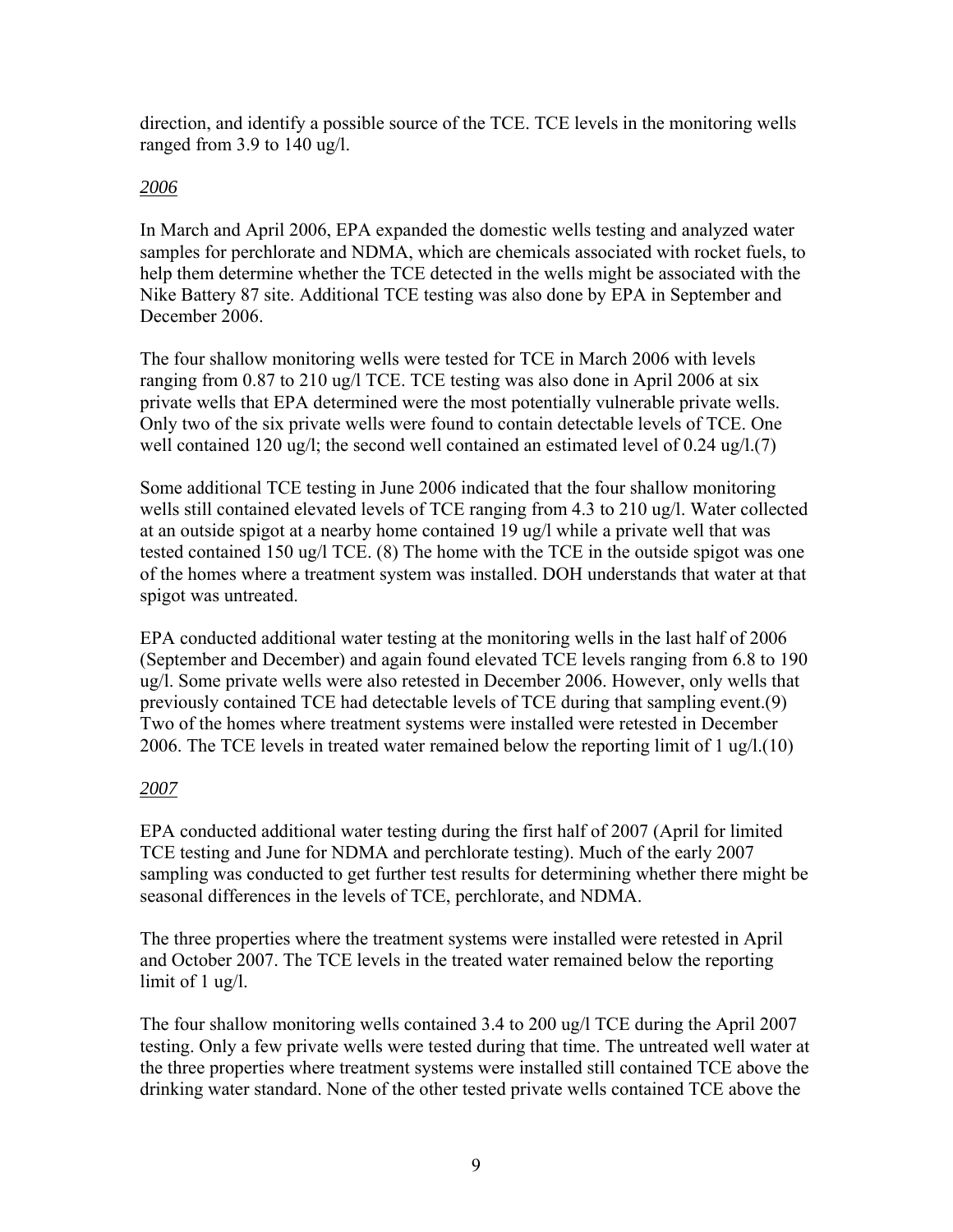#### reporting level of 1 ug/l.(9;11)

EPA retested some private wells in October 2007 and again found the wells at the three properties where treatment systems were installed still contained TCE above the drinking water standard. None of the other tested private wells contained TCE above the reporting level of 1 ug/l.

EPA also installed four additional monitoring wells near Euclid Road in October 2007 to try to locate the source of the TCE and better define the shallow TCE plume. At that time, EPA tested all eight monitoring wells for TCE only and found levels ranging from non-detected (<1 ug/l TCE) to 160 ug/l.(12). The TCE results obtained from the October 2007 testing are provided on Figure 1. EPA also attempted to evaluate the groundwater to indoor air pathway in October 2007 using Gore sampling devices. However, EPA reports that this testing was not successful.

#### *2008*

EPA did not conduct any monitoring of the TCE treatment systems, private wells, or the monitoring wells in 2008. However, they did continue operations and maintenance of the TCE treatment systems, which included changing treatment system filters.

#### *2009*

EPA will be working with the Washington State Department of Ecology and SRHD to transition involvement at this site in 2009. These three agencies are working out the details of the transition plan, which will be shared with the community in the future.

#### **Discussion**

TCE has only been found in a relatively small area east of the intersection of Woods and Euclid Roads. Although EPA has obtained a significant amount of TCE data from its shallow monitoring well and private well testing, the source of the TCE contamination remains unknown and the boundaries of the shallow TCE plume remain undefined. The possible lateral and vertical extent of the TCE contamination in the deep groundwater is also unknown and is difficult to predict because the deeper portion of the subsurface consists of fractured basalts. Tracing contaminant plumes in fractured basalts is often impossible to do.

EPA has also installed, maintained, and tested the treatment systems at the three properties where TCE contaminated groundwater is being used as tap water. No TCE has been detected by EPA in the treated water above the reporting limit of 1.0 ug/l since the systems were installed in 2005 and 2006. However, the wells that supply those homes continue to have levels of TCE above the drinking water standard.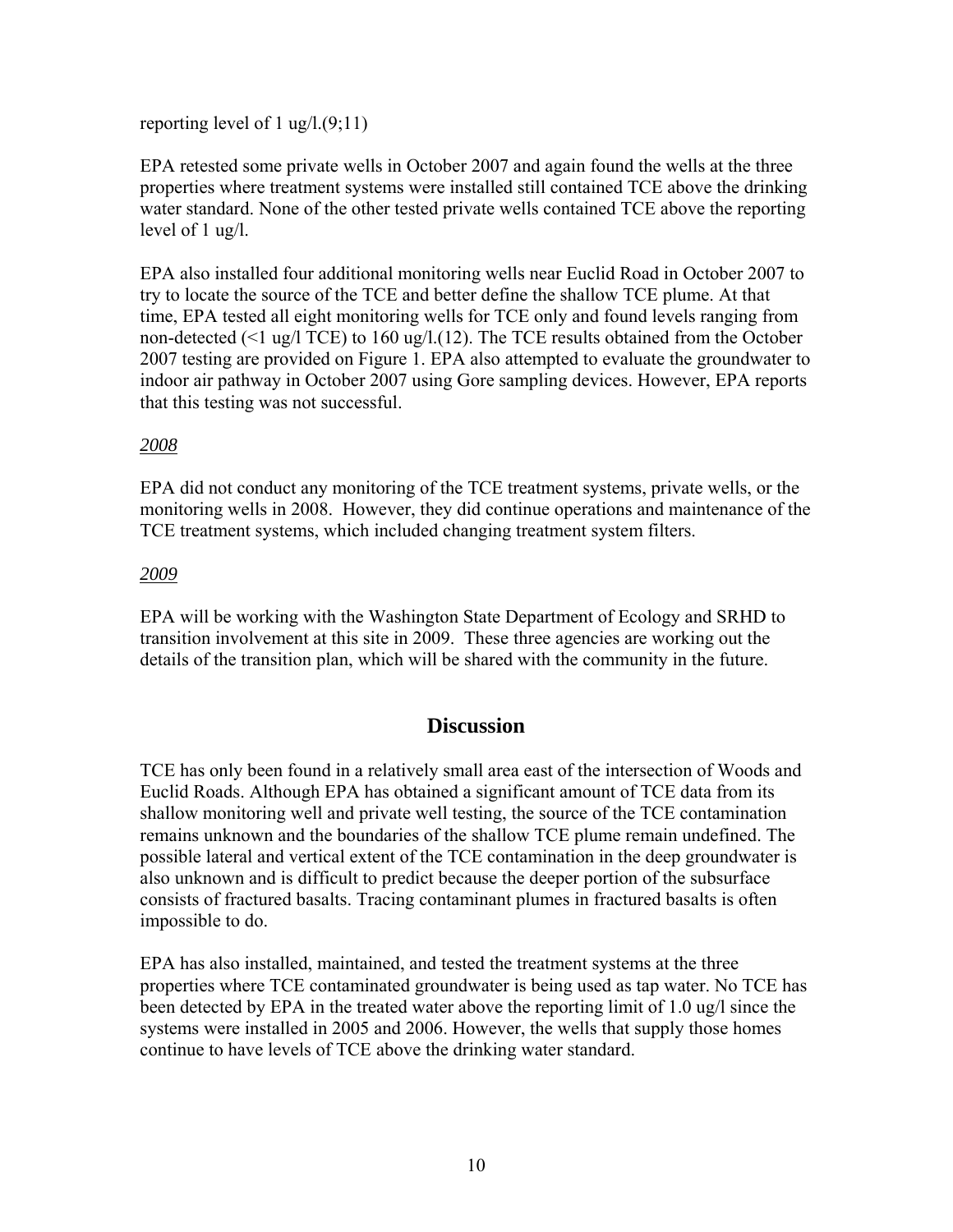Many factors determine whether human health will be harmed by chemicals found in drinking water. These factors include the contaminant type, contaminant dose (how much), the duration of exposure (how long), and how a person comes in contact with the contaminants. Age, sex, diet, family traits, lifestyle, and state of health are other factors that affect how people will respond when exposed to contaminants.

When found in drinking water, TCE exposures can occur through ingestion, inhalation, and dermal contact. However, most of the exposure occurs through ingestion and inhalation.

There is a lot of scientific information about the health effects of TCE. Currently, however, no consensus has been reached about the quality of the available TCE health data and how to assess it. Much of the information about health effects has been obtained from high dose animal studies or occupational exposures where workers have accidentally been exposed to high doses of TCE. Many animal studies show that TCE and its metabolites (products of metabolism) can cause health effects (kidney toxicity and cancer, liver toxicity and cancer, and cancer). Studies of human populations suggest that TCE exposure might also cause human health effects. However, less is known about the possible human health effects associated with exposures to TCE.

#### *Past Exposures*

TCE was found in late 2004 and early 2005 in private drinking water wells east of the intersection of Euclid and Woods Roads. It is unknown how long the TCE had been there. As a result, the level and length of people's exposure is unknown. Where a known contamination source exists, it is sometimes possible to estimate the possible duration of past exposures and then assess possible past health risks. However, no source(s) of the TCE has been found by EPA to date in the Euclid and Woods Roads area so an evaluation of past exposure is not possible. As a result, past exposures to TCE in tap water pose an indeterminate public health hazard.

#### *Current and Future Exposures*

Since EPA installed the treatment systems at the three residences, drinking water tests in the Euclid and Woods Roads area suggests that TCE levels in tap water in the community are below the federal drinking water standard. As a result, TCE is currently considered a no apparent public health hazard.

It is expected that future TCE exposures will be similar to what we are seeing today at the three residences where elevated TCE levels were found in tap water if the drinking water treatment systems continue to be maintained and operated appropriately. It is unknown whether the levels of TCE in the other nearby wells will remain below the federal drinking water standard in the future or whether new drinking water wells, if installed, will have levels of TCE above the standard because there is only limited knowledge about the extent and movement of the TCE plume in the area. As a result, future exposures to TCE pose an indeterminate public health hazard.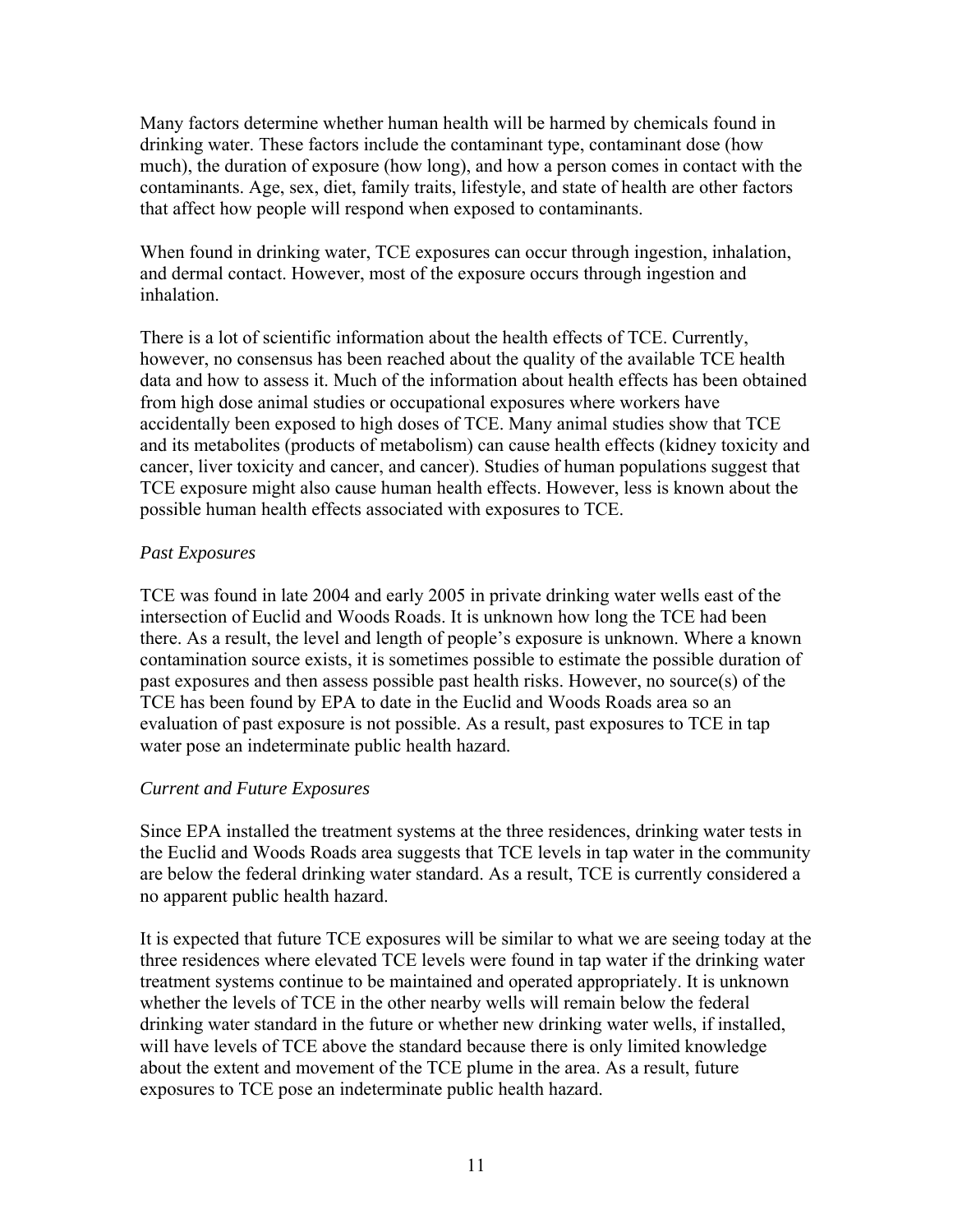EPA efforts to evaluate the groundwater to indoor pathway in October 2007 did not yield useful data. Consequently, it is unknown whether the pathway is completed. The groundwater to indoor air pathway, therefore, poses an indeterminate public health hazard.

#### *Children's Health*

Children can be uniquely vulnerable to the hazardous effects of volatile environmental contaminants, like TCE, if exposed to these chemicals in tap water, through drinking or bathing. When compared to adults, pound for pound of body weight, children drink more water, eat more food, and breathe more air. These facts lead to an increased exposure to contaminants. Additionally, the fetus is highly sensitive to many chemicals, particularly with respect to potential impacts on childhood development. For these reasons, DOH considers the specific impacts that contaminated tap water might have on children, as well as other sensitive populations.

# **Conclusions**

- 1. The source and lateral and vertical extent of the TCE groundwater plume is unknown. Part of the reason for this is the complex geologic and hydrogeologic conditions.
- 2. TCE levels in tap water at residences in the vicinity of Woods and Euclid Roads currently pose no apparent public health hazard. However, the wells at the properties where treatment systems were installed continue to have levels of TCE above the federal drinking water standard.
- 3. Past exposures to TCE cannot be assessed because the duration and level of TCE exposure cannot be determined. As a result, the levels pose an indeterminate public health hazard.
- 4. Future exposures to TCE pose an indeterminate public health hazard because the lateral and vertical extent, direction, and future level of the TCE contamination are uncertain.
- 5. Subsurface conditions at the site suggest that the groundwater to indoor air pathway is a possible exposure pathway. Until further evaluation has been done, the pathway poses an indeterminate public health hazard.

# **Recommendations**

- 1. Continue operating and maintaining the drinking water treatment systems at the three residences where elevated TCE levels were found late 2004 and mid-2005.
- 2. TCE levels should continue to be monitored at the monitoring wells and private wells in the vicinity of Euclid and Woods Roads at an appropriate frequency to assess potential future exposure.
- 3. An assessment of the groundwater to indoor air pathway for TCE should be conducted either through conservative modeling using, for example, the Johnson and Ettinger model and/or soil gas or indoor air testing.
- 4. Because defining the lateral and vertical extent of TCE in the area is difficult, costly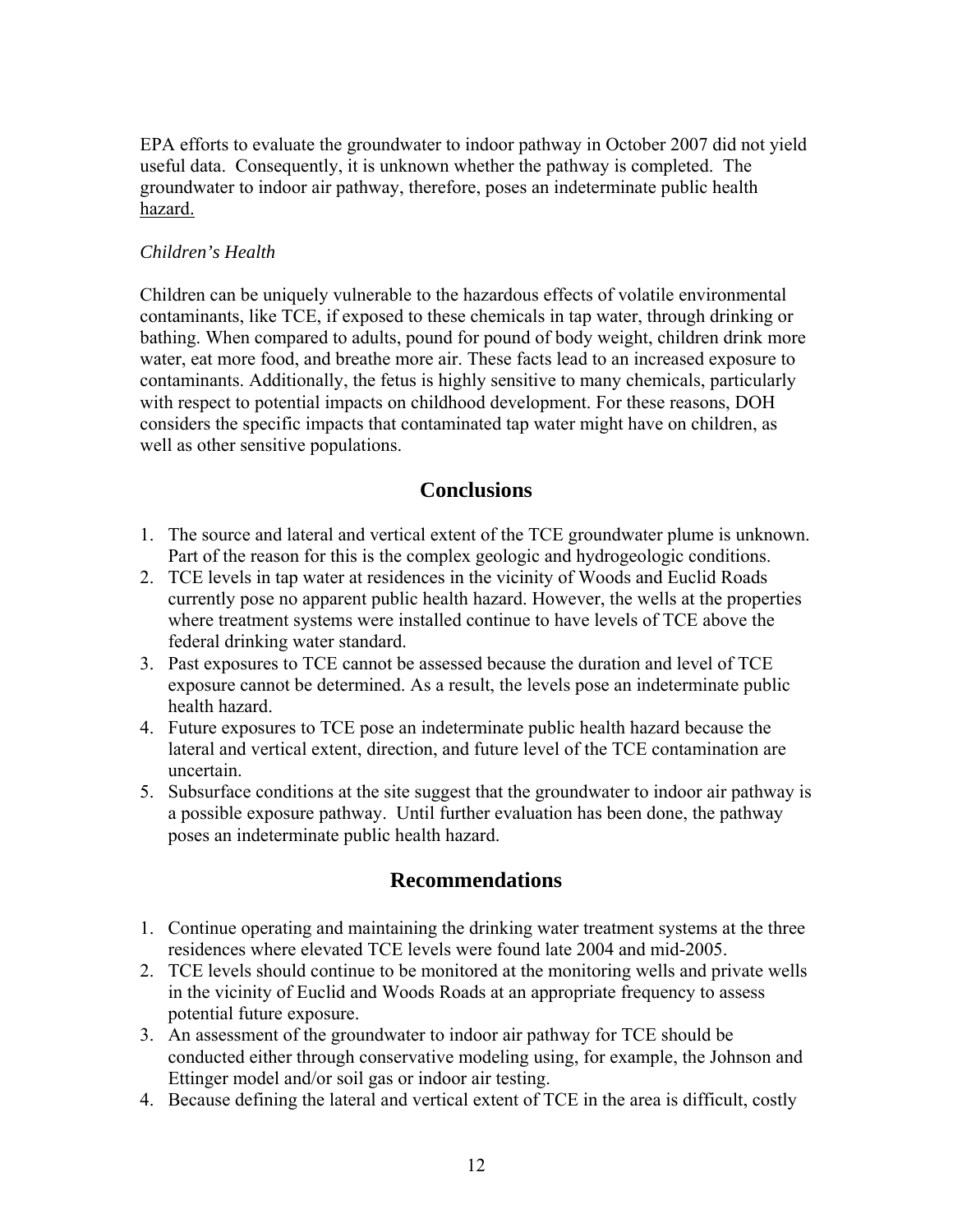and may not lead to definitive answers, institutional controls (e.g., deed restrictions, notification of local realtors, notices on well start cards) should be initiated to ensure that people do not use the TCE-contaminated groundwater as a tap water source now or in the future.

# **Public Health Action Plan**

- 1. DOH will provide copies of this health consultation report to EPA, Ecology, SRHD, and residents along Euclid Road, who live near the TCE contaminated groundwater.
- 2. DOH will post this health consultation report on its web site to make it available to the general public.
- 3. EPA will continue working with Ecology and SRHD to complete the transition plan for future work regarding the TCE plume and existing water treatment systems installed at the three residences in 2005 and 2006.
- 4. SRHD has incorporated into its land use and liquid waste programs a "flagging" notification for any land use or well construction proposals within Sections 2, 3, 10, and 11 of Township 25, Range 40 in order to notify and require well water testing for TCE as a potential groundwater contaminant.
- 5. DOH will review groundwater monitoring and testing plans, data, and reports regarding the TCE contaminated groundwater.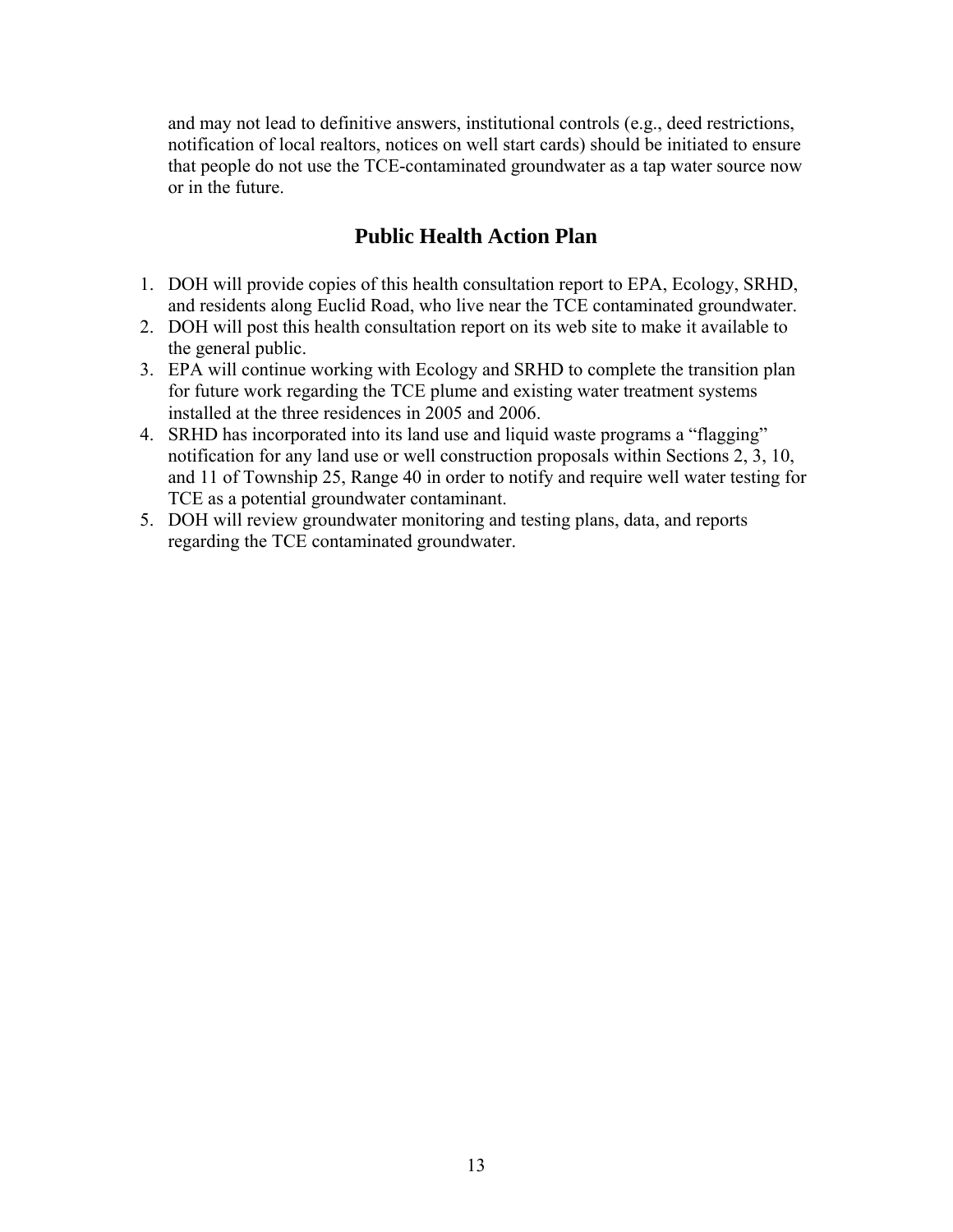

Figure 1 – Euclid Road Groundwater Site, October 2007 TCE Results(12)

Scale: 1-inch equals approximately 1-mile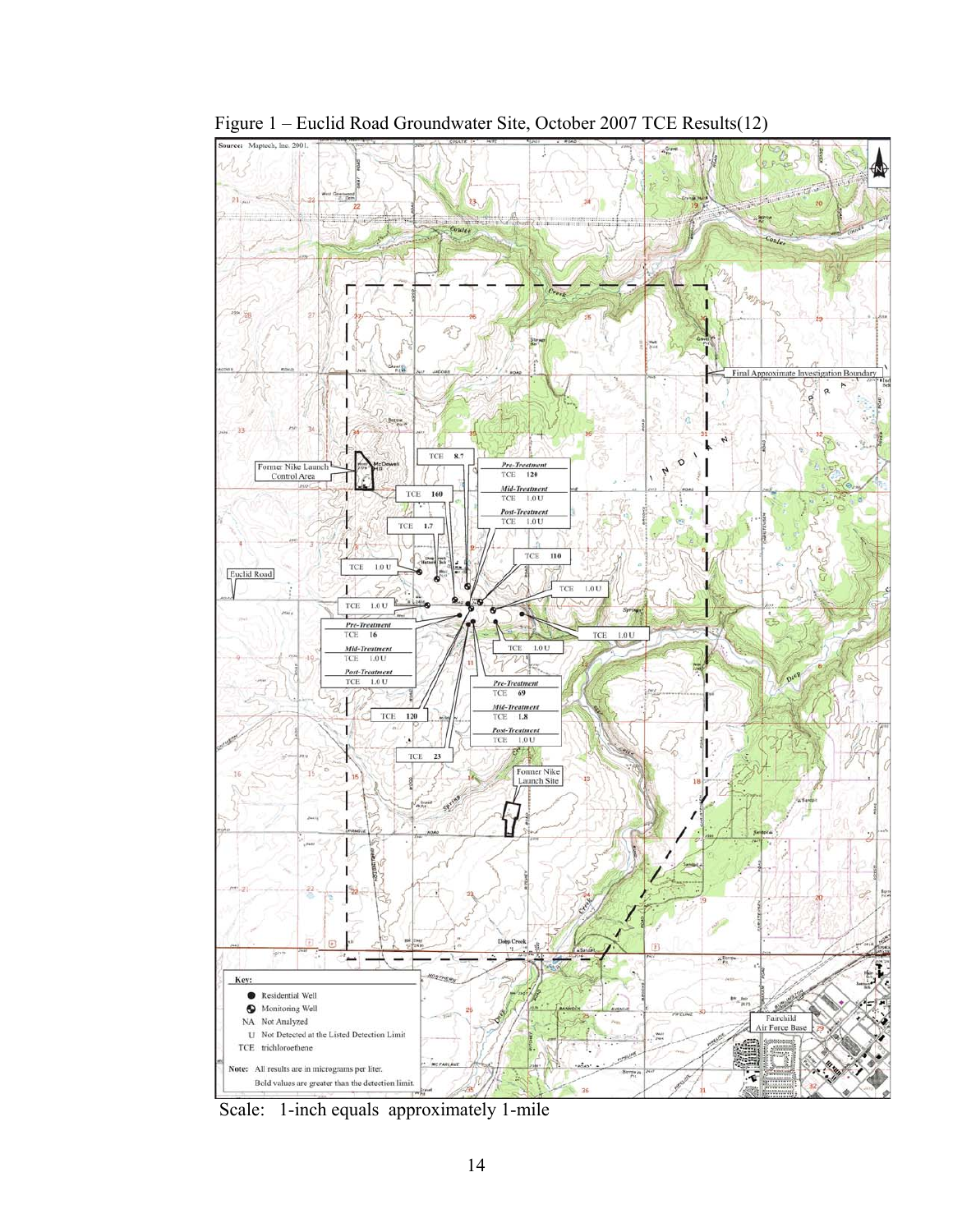## **Authors, Technical Advisors**

#### **Preparer of Report**

Barbara Trejo, Health Assessor/Hydrogeologist Site Assessment Section Office of Environmental Health Assessments Washington State Department of Health P.O. Box 47846 Olympia, WA 98504-7846

#### **Designated Reviewer**

Dan Alexanian, Manager Site Assessment Section Office of Environmental Health Assessments Washington State Department of Health P.O. Box 47846 Olympia, WA 98504-7846

#### **ATSDR Technical Project Officer**

Jeff Kellam Division of Health Assessment and Consultation Agency for Toxic Substances and Disease Registry 1600 Clifton Road, N.E. (MS E-32) Atlanta, GA 30333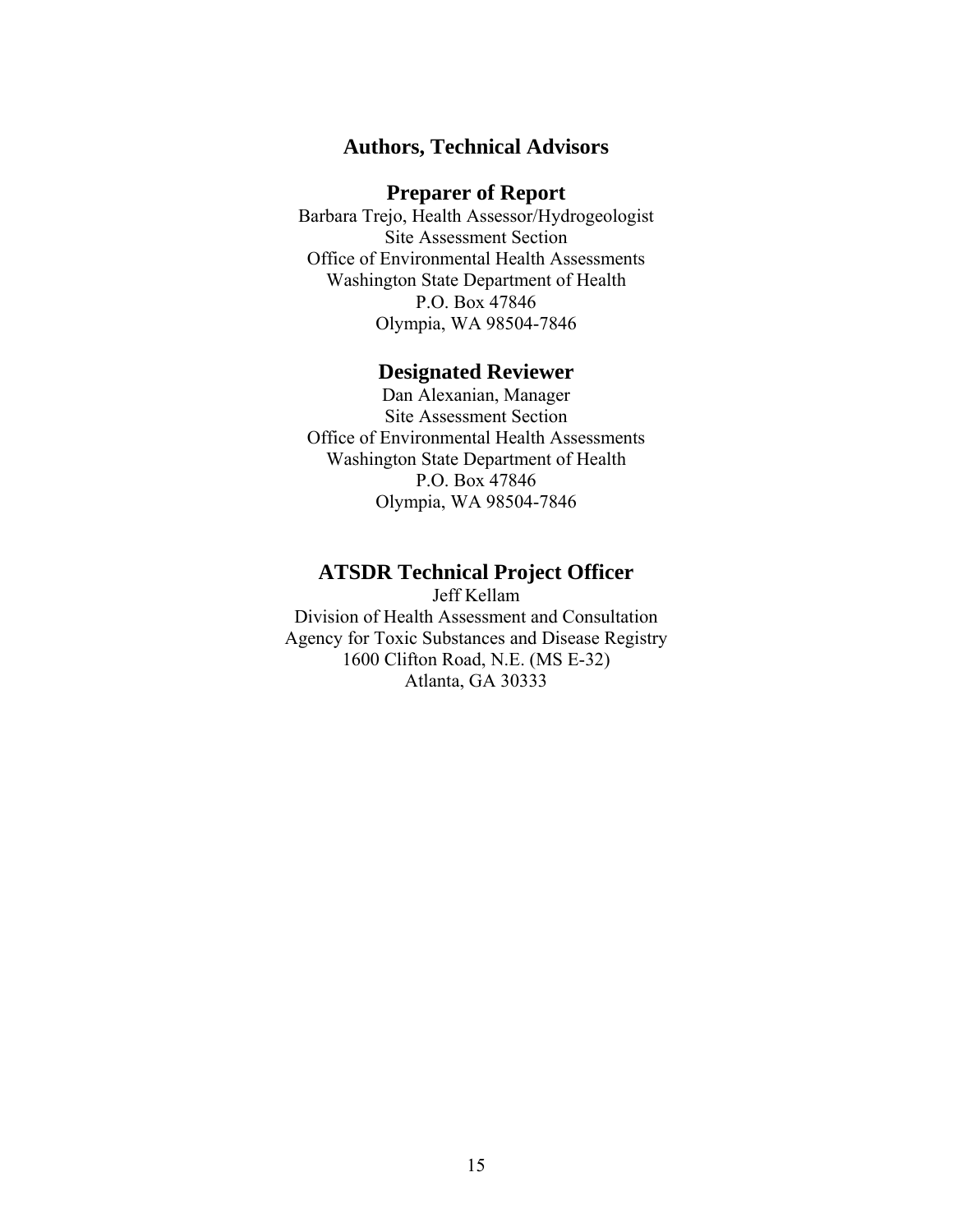# **Certification**

This Euclid Road Health Consultation was prepared by the Washington State Department of Health under a cooperative agreement with the federal Agency for Toxic Substances and Disease Registry (ATSDR). It was completed in accordance with approved methodologies and procedures existing at the time the health consultation was initiated. Editorial review was completed by the Cooperative Agreement partner.

> \_\_\_\_\_\_\_\_\_\_\_\_\_\_\_\_\_\_\_\_\_\_\_\_\_\_\_\_\_\_\_\_\_\_\_\_\_\_\_\_\_\_\_\_ Technical Project Officer, CAPEB, DHAC

The Division of Health Assessment and Consultation, (DHAC), ATSDR, has reviewed this public health consultation and concurs with the findings.

> \_\_\_\_\_\_\_\_\_\_\_\_\_\_\_\_\_\_\_\_\_\_\_\_\_\_\_\_\_\_\_\_\_\_\_\_\_\_\_\_\_\_\_\_\_ Team Lead, CAPEB, DHAC, ATSDR